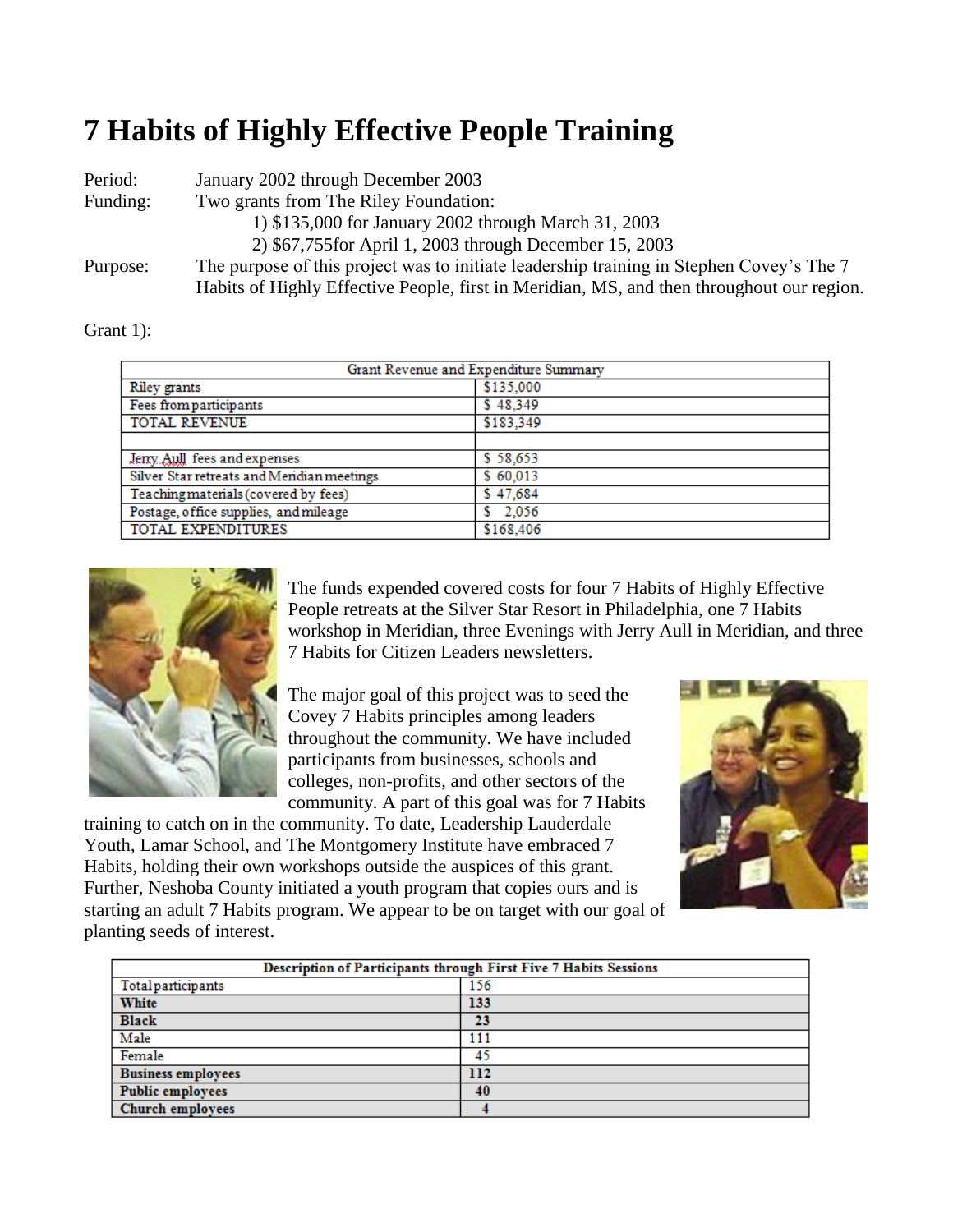Grant 2):

| Grant Revenue and Expenditure Summary           |            |  |  |
|-------------------------------------------------|------------|--|--|
| <b>Riley</b> grants                             | \$67,755   |  |  |
| Fees from participants                          | \$27,720   |  |  |
| <b>TOTAL REVENUE</b>                            | \$95,475   |  |  |
|                                                 |            |  |  |
| Jeny Aull fees and expenses                     | \$35,352   |  |  |
| Meals, Receptions, and Workshop Supplies        | \$11,460   |  |  |
| Teachingmaterials                               | \$33,189   |  |  |
| Inventory of Community Non-Profits              | 2,756      |  |  |
| Volunteer Fair and Symposium                    | 672        |  |  |
| Postage, printing, office supplies, and mileage | 2.266      |  |  |
| TOTAL EXPENDITURES                              | \$85,435   |  |  |
|                                                 |            |  |  |
| REMAINING BALANCE                               | 9,780<br>s |  |  |

The funds expended covered costs for three 7 Habits of Highly Effective People workshops with dinners at Weidmann's, three "Evening with Jerry Aull" receptions, one 7 Habits for Citizen Leaders newsletter, development of the non-profit directory, and the first annual Volunteer Fair and Symposium. Also, scholarships were provided for 13 participants for a cost of \$4,100.



Financial arrangements made to continue the work started by this project consist of finding additional funds to offer additional programs. In addition to the Jerry Aull programs offered through this grant,

we have obtained funding to offer 7 Habits to three MCC classes, two Leadership Lauderdale classes, one East Central Community College class, two Educational Policy Fellowship Program classes, Funds have been obtained to offer classes in Clarke County and Kemper County during 2004. Additionally, we have started and obtained funds for 7 Habits for Highly Effective Teens programs in Lauderdale and Neshoba Counties, with Kemper County starting in 2004.

| Description of Participants through last three 7 Habits Sessions |     |  |  |
|------------------------------------------------------------------|-----|--|--|
| Total participants                                               | 110 |  |  |
| <b>White</b>                                                     | 94  |  |  |
| <b>Black</b>                                                     | 16  |  |  |
| Male                                                             | 60  |  |  |
| Female                                                           | 50  |  |  |
| <b>Business employees</b>                                        | 66  |  |  |
| <b>Public employees</b>                                          | 21  |  |  |
| Non-Profit and Church employees                                  | 23  |  |  |

Representative Comments from 7 Habits Classes:

Thank you for providing this program! Jerry was awesome!

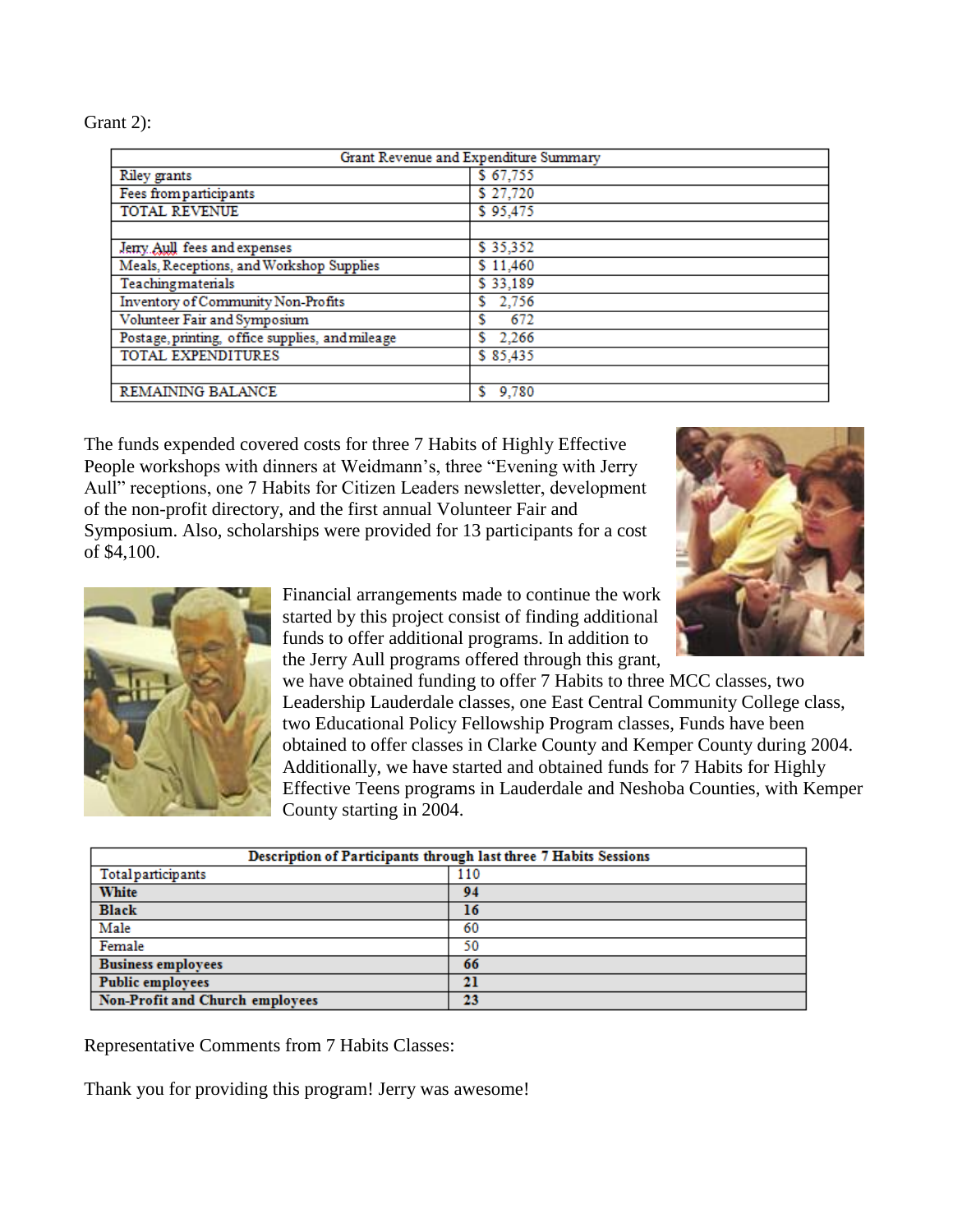This course is wonderful! It was very effective; I'm taking a closer look at ME! This course is what I call a secular Bible. I'm sure I could find scriptures for many of the quotes and HABITS! I'm so glad I had an opportunity to attend the 7 Habits Workshop. This class was also therapeutic. I'm sure many people would agree. Mr. Aull was so personal. I now he has years of experience, but how on earth is he able to know all of us in such a short time? Thanks also for the Time Management System! I look forward to putting my system in place! I'm a better person for attending! Thank You!

I expressed personal feelings that I felt extremely comfortable about sharing because of the personal touch of the presenter. This workshop is second to none. Rev. Bill Harper

Jerry Aull is a very talented and gifted leader. We had a richer learning environment mainly because of his leadership and teaching skills. Outstanding course. Thanks Beverly for having everything ready to go and organized.

Absolutely terrific presenter!

The schedule was fast-paced, but presented so that we didn't feel rushed from topic to topic. Jerry kept tone enjoyable and has a wonderful sense of humor—best facilitator I've had the opportunity to experience.

Very impressed. Enjoyed. Learned and found more effective ways and how to make a better example for followers. Thanks for all the time and energy put into this course. Margie McWhirter

I am a better person and a more effective leader for this program. I would very much like to either have this program presented to my company, and/or be trained (or have someone in the company trained) to present to the company and for new employee orientation. Well Done! Susan Morris

The Seven Habits Workshop rekindles the ideals and practical life application you know are but somehow are not able to make them "work" effectively. It is a work for the mature, it is a workshop for the hungry, it is the workshop for those who've lost their desire to motivate and be motivated. Finally it was the workshop for me. – Gary Houston

The workshop has made me think! I believe that I will be able to alter certain aspects of my work. I believe the agency will be able to develop programming in to the future as a result of my participation in the workshop. Henry Daum

I wish everyone in Lauderdale could experience this workshop. I believe teenagers could benefit immensely from this type of workshop also. Jerry has a wonderful sense of humor. Sharon Romano

Jerry is an excellent motivator and speaker. Kept the class active and energized. This is a great class for everyone wanting to see the community grow and for personal growth. Debbie Martin

I have never been as challenged to examine myself, my talents and how I can more effectively live my life and develop more meaningful relationships. Maureen Lofton

Awesome! Renee Davis